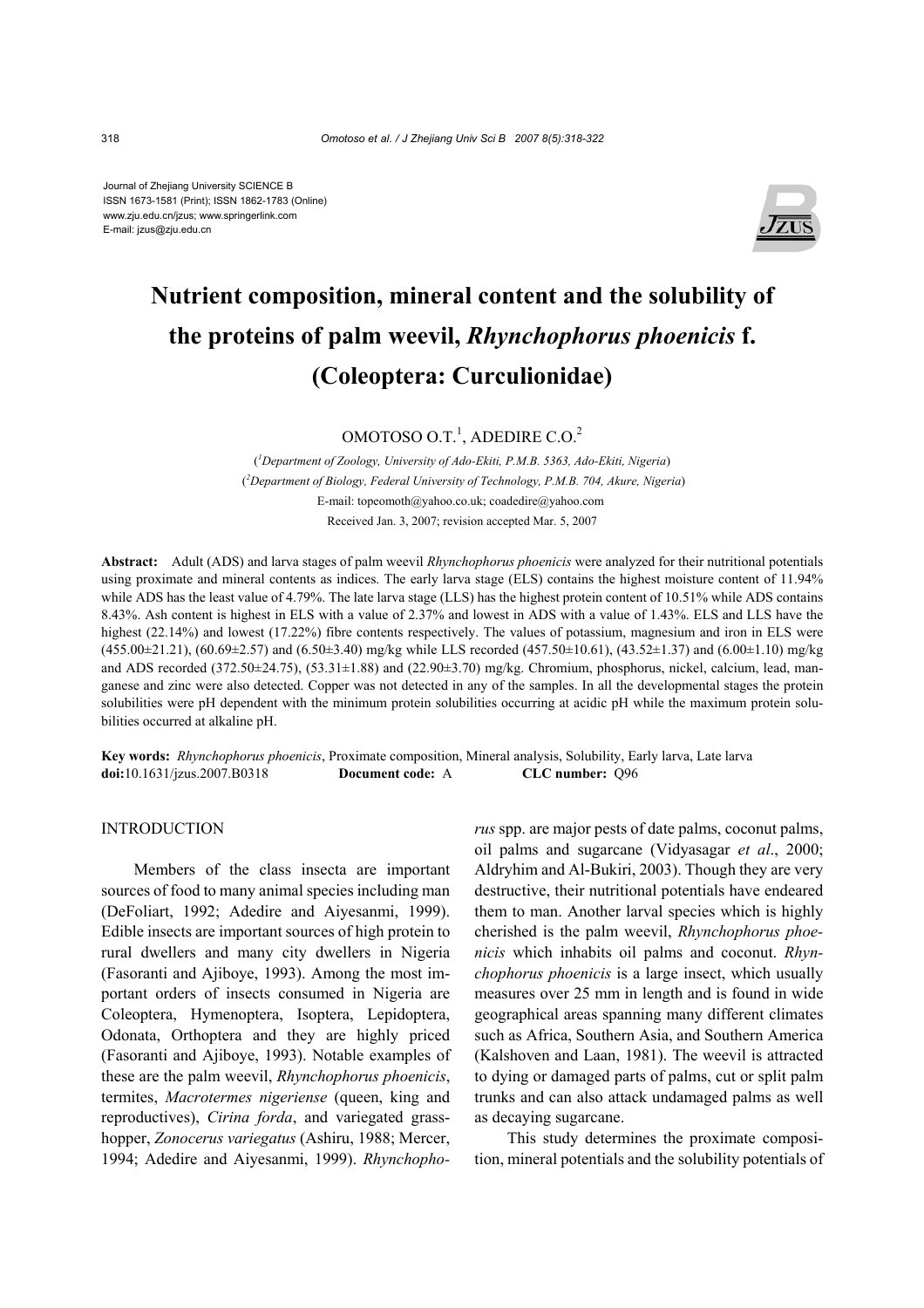the proteins of the palm weevil, *R*. *phoenicis.* The possibility of using *R*. *phoenicis* for domestic and industrial purposes is also discussed.

# MATERIALS AND METHODS

## **Insect collection**

Live larvae and adults (ADS) of palm weevil, *R*. *phoenicis* were purchased from the main jetty terminal market at Igbokoda, Ondo State, Nigeria. The larvae were classified into early and late larvae stages (ELS and LLS) based on head capsule measurement, weight, body length, body width and circumference (Table 1). The larvae and adults were killed, by asphyxiating them in a deep freezer for 48 h. The samples were dried separately in a Gallenkamp oven at 60 °C to a constant weight according to the procedures described by Adedire and Aiyesanmi (1999). The oil extracted during drying was put in a bottle and kept in the laboratory until required for analysis. The dried samples were pulverized with laboratory pestle and mortal and stored inside containers until required.

## **Proximate composition**

The moisture content, ash and crude fat of the larvae and adults were determined by the methods of AOAC (1990). Crude protein was estimated by Kjeldahl method as described by Pearson (1976). Crude fibre was assayed by the method reported by Joslyn (1970). The nitrogen-free extract (i.e. the soluble carbohydrate) was calculated by difference. Each of these parameters was determined in triplicates.

#### **Mineral content determination**

The mineral components of *R*. *phoenicis* were determined using the method described by Oshodi (1992). The insects were ashed at 550 °C in a muffle furnace for hours. The ash content was dissolved in 10% HCl and made up with distilled water to 100 ml

mark in a standard flask. Some of the minerals present such as magnesium, iron, manganese, potassium, calcium, zinc, chromium, copper, lead and nickel were analyzed by alpha 4 atomic absorption spectrophotometer. Sodium and potassium were estimated by Corning 405 flame photometer (AOAC, 1990). Phosphorus was analyzed by employing vanadomolybate method and absorption was read on CECIL CE 3041 colorimeter (AOAC, 1990). Three determinations were made for each treatment.

#### **Determination of protein solubility**

The methods described by Ige *et al*.(1984) and Oshodi and Ekperigin (1989) were used to determine the protein solubility of the samples. Two hundred milligrammes of each of the samples was dissolved in distilled water and the pH was adjusted to the desired value with 0.1 mol/L HCl/NaOH. The tubes containing the mixture were then centrifuged at 4000 r/min and the protein content of the supernatant was determined using Biuret method. Determinations were done in triplicates.

#### **Statistical analysis**

All the experiments were conducted in triplicate. Data were subjected to Turkey test. Significance of mean differences was accepted at *P*≥0.05.

#### RESULTS AND DISCUSSION

#### **Proximate analysis**

The dimensions of the larvae and adult palm weevils used for this study are presented in Table 1. The proximate composition of the weevil is given in Table 2. The moisture content of the weevil ranged from 4.79% in ADS to 11.94% in ELS. The ELS contained more ash content (2.37%) than any other developmental stage while the adult had the least value of 1.43%. The crude fiber content was highest in ELS and lowest in LLS stage. The highest protein

**Table 1 Dimensions of the larval and adult stages (ELS, LLS and ADS) of** *R. phoenicis* **used**

| Sample | Weight $(g)$   | Body length (cm) | Body width (cm) | Head region (cm) | Circumference (cm) |
|--------|----------------|------------------|-----------------|------------------|--------------------|
| EL S   | $2.59\pm 0.14$ | $2.54\pm 0.04$   | $0.77\pm 0.04$  | $0.65 \pm 0.04$  | $3.07\pm0.06$      |
| LLS    | $8.14\pm 0.14$ | $4.61 \pm 0.06$  | $2.05 \pm 0.04$ | $1.10 \pm 0.01$  | $5.47\pm0.08$      |
| ADS    | $6.98\pm0.13$  | $5.70\pm 0.04$   | $1.59 \pm 0.02$ | $2.88\pm0.05$    | $4.49\pm0.04$      |

Note: Each value is a mean±standard error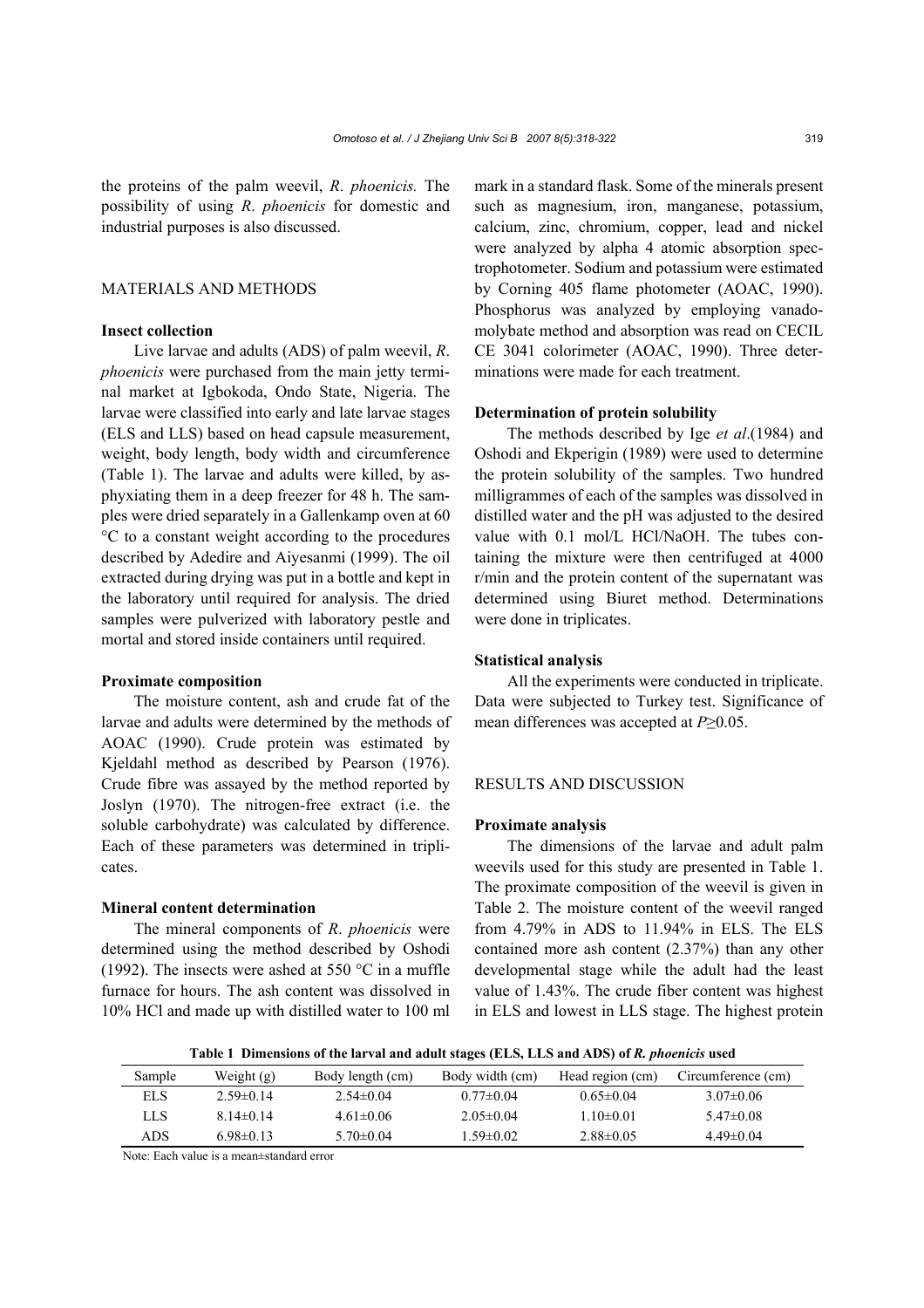| $5 - 20$        |                               |                               |                               |  |  |  |
|-----------------|-------------------------------|-------------------------------|-------------------------------|--|--|--|
| Components      | ELS $(\% )$                   | $LLS$ $(\%$                   | ADS $(\% )$                   |  |  |  |
| Moisture        | $11.94 \pm 0.20$ <sup>c</sup> | $8.40 \pm 0.10^b$             | $4.79 \pm 0.26$ <sup>a</sup>  |  |  |  |
| Ash             | $2.37 \pm 0.15^b$             | $2.33 \pm 0.23^b$             | $1.43 \pm 0.40^a$             |  |  |  |
| Crude fat       | $61.45 \pm 0.41^b$            | $62.13 \pm 1.80^b$            | $52.40 \pm 0.96^a$            |  |  |  |
| Crude fiber     | $22.14\pm0.15^b$              | $17.22 \pm 0.01^a$            | $21.80 \pm 0.01^b$            |  |  |  |
| Protein         | $9.10 \pm 0.01^b$             | $10.51 \pm 0.01$ <sup>c</sup> | $8.43 \pm 0.06^a$             |  |  |  |
| Carbohydrate    | $4.93 \pm 0.02^a$             | $7.82 \pm 0.01^b$             | $15.97 \pm 0.03$ <sup>c</sup> |  |  |  |
| (by difference) |                               |                               |                               |  |  |  |

**Table 2 Proximate composition of larval and adult stages of** *R***.** *phoenicis*

Means followed by different letters in a row show significant difference *P*≥0.05 (Turkey's test)

content of 10.51% occurred in LLS while ADS had the lowest value of 8.43%. The protein contents of ELS and LLS stages were significantly different (*P*≥0.05) from that of ADS. Fat is the major food component of *R*. *phoenicis*. The highest value of 62.13% occurred in LLS while ELS and ADS contained 61.45% and 52.40% respectively. The ELS stage had the lowest carbohydrate value of 4.93% while the highest value of 15.97% was obtained in ADS stage. The moisture contents of all the stages were lower than the values reported by Adedire and Aiyesanmi (1999) for *Zonozerus variegatus*  [(35.07%±0.85%)~(53.26%±4.61%)] and *Acheta domesticus* (73%) by Pennino *et al*.(1991). However, the values observed in ELS and LLS stages were higher than the values reported for *Anaphe venata*  (6.61%) by Ashiru (1988). Low moisture content is a desirable quality in food processing industries since low moisture contents reduces food spoilage. The ash content of the weevil indicated that the larval stages contain more minerals than the adult. The ash contents of the weevil are comparable with the values reported by Pennino *et al*.(1991) for *Tenebrio molitor*  (2.5%) and Ashiru (1988) for *A. venata* (3.21%). The minerals in the samples can be particularly useful to pregnant and lactating women. The trend of fibre from ELS to ADS probably is an indication that fibre is converted to energy-rich substances during eclosion. The protein contents of all the developmental stages are higher than the value reported by Mercer (1994) for *R*. *ferrugineus* (6.10%), but compare favourably with the values reported for *Acheta domesticus* (10.3%) by Pennino *et al*.(1991). However, the value reported for *Euxoa auxiliaries* (24.40%) by White and Kendall (1993) is higher than the values

reported for palm weevils. The highest values of insect protein have been reported for first instar stage (53.10%) and fourth instar stage of grasshoppers (52.50%) (Adedire and Aiyesanmi, 1999). The fat content of ADS stage compares with the value obtained in *Gallena mellonella* (56%) by Pennino *et al*.(1991). Fat is essential in the diets because it increases the palatability of foods by absorbing and retaining their flavours (Aiyesanmi and Oguntokun, 1996). Fat is also vital in the structural and biological functioning of cells. The carbohydrate contents of the weevil are lower than the value reported by Ajakaiye and Bawo (1990) for termites, *Trinervitermes germinatus* (19.47%~53.62%). The value of 4.93%±0.02% obtained for early larva compares favourably with the value reported for *Colorado pandora* (4.30%) by Fowler and Walter (1985).

#### **Mineral**

Mineral analysis of the weevil showed that all the developmental stages have minerals such as chromium, manganese, magnesium, calcium, phosphorus, iron, zinc, nickel, sodium, potassium and lead (Table 3). Copper was not detected in any of the developmental stages. The ADS stage has the highest value of 22.90 mg/kg for iron. Phosphorus was highest in LLS (6.52 mg/kg) while nickel was highest in the ADS (0.70 mg/kg). The values of manganese in ELS and ADS compared favourably (0.49 mg/kg and 0.50 mg/kg respectively) while LLS recorded 0.30 mg/kg. All the developmental stages of palm weevil are very rich in minerals. The highest value of 457.50 mg/kg observed for potassium in LLS is lower than the values reported for all the instar stages of *Z*. *variegatus* which ranged between 637.86 mg/10 g and 1117.67 mg/10 g (Adedire and Aiyesanmi, 1999). Magnesium and sodium recorded their highest values of 60.69 mg/kg and 17.00 mg/kg in ELS. The iron content of ADS is higher than the values reported for the third, fourth, fifth instar stages and the adult of *Z*. *variegatus* (Adedire and Aiyesanmi, 1999). The levels of minerals present in the samples indicate that they will be good sources of minerals for young, pregnant and lactating mothers. Daily requirements of essential minerals can be derived from the consumption of these weevils. Minerals are very essential for the normal development and functioning of the body systems of organisms.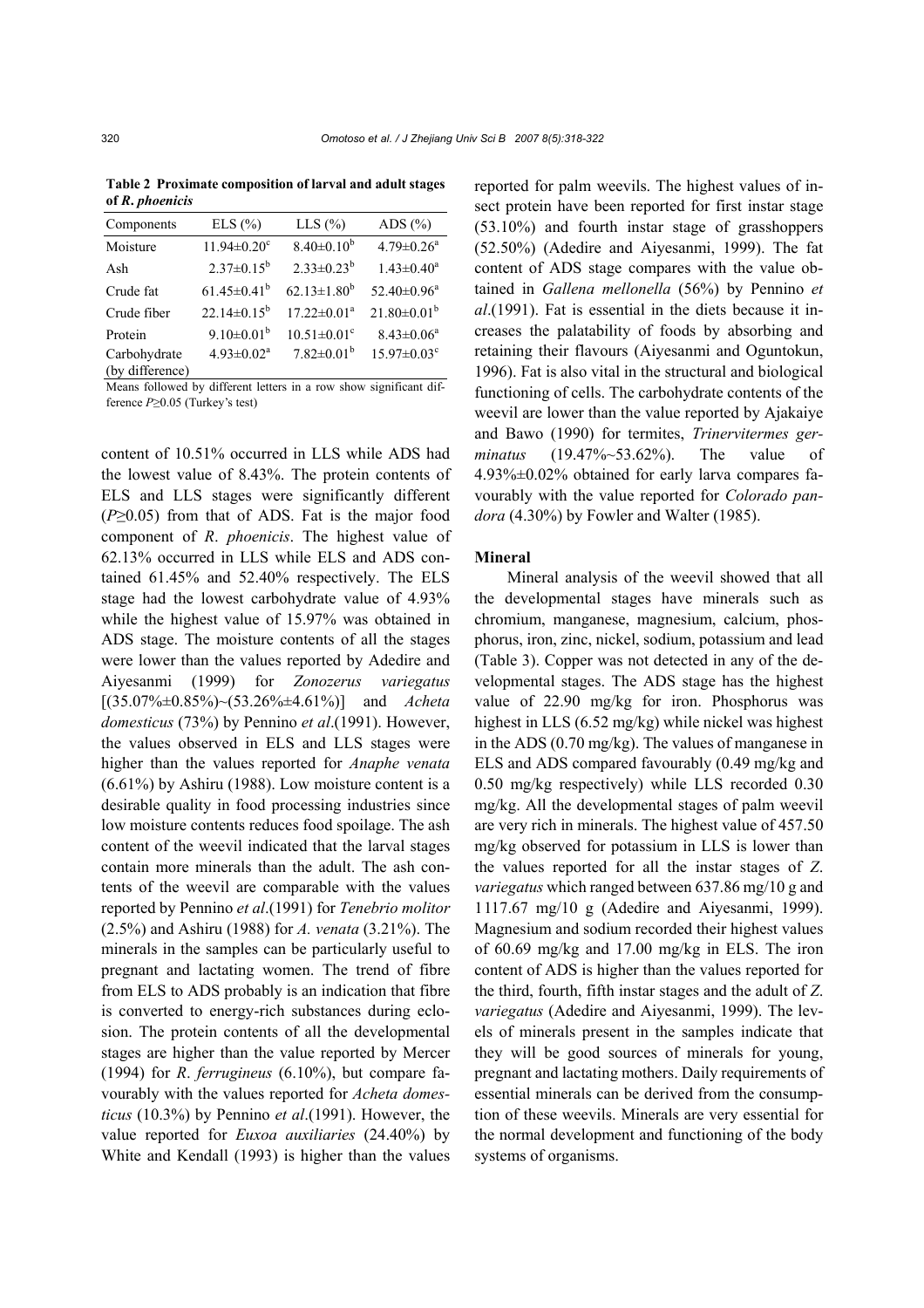| Elements | EL S             | LLS                | <b>ADS</b>         |
|----------|------------------|--------------------|--------------------|
| Na       | $17.00 \pm 1.00$ | $15.67\pm0.58$     | $13.67\pm0.58$     |
| K        | $455.00\pm21.21$ | $457.50 \pm 10.61$ | $372.50 \pm 24.75$ |
| Ca       | $0.28 \pm 0.01$  | $0.27 \pm 0.01$    | $2.63 \pm 0.02$    |
| Mg       | $60.69 \pm 2.57$ | $43.52 \pm 1.37$   | $53.31 \pm 1.88$   |
| Fe       | $6.50 \pm 3.40$  | $6.00 \pm 1.10$    | $22.90 \pm 3.70$   |
| P        | $4.89 \pm 0.05$  | $6.52 \pm 0.12$    | $4.71 \pm 0.02$    |
| Zn       | $0.47\pm 0.13$   | $0.31 \pm 0.13$    | $0.56 \pm 0.10$    |
| Mn       | $0.49 \pm 0.04$  | $0.30 \pm 0.12$    | $0.50 \pm 0.08$    |
| Сr       | $0.49 \pm 0.06$  | $0.24 \pm 0.15$    | $0.18 \pm 0.05$    |
| Ni       | $0.30 \pm 0.30$  | $0.30 \pm 0.50$    | $0.70 \pm 0.10$    |
| Ph       | $3.92 \pm 2.60$  | $1.81 \pm 3.29$    | $2.19 \pm 1.67$    |
| Cп       | ND               | ND                 | ND                 |

**Table 3 Mineral composition (mg/kg) of larval and adult stages of** *R. phoenicis*

Each value is a mean of three replicates±standard deviation; ND: Not detected

#### **Solubility**

The results of the effects of pH on protein solubility (Fig.1) showed that the highest solubility of ELS occurred at pH 11 while the least was observed at pH 3. In LLS the highest solubility was observed at pH 8 while the least value was observed at pH 2. In ADS the minimum and maximum protein solubility occurred at pH 2 and pH 10 respectively. In each of the developmental stages, there are three isoelectric points (ELS pH 3, 5, 7 and 10; LLS pH 2, 5 and 9; ADS pH 2, 5 and 8 respectively). The ELS has the highest solubility in alkaline media. As in the case of variegated grasshopper high solubility of ELS of *R*. *phoenicis* was recorded in this study (Olaofe *et al*., 1998). This same trend was observed in LLS and ADS stages. The isoelectric point values of LLS are pH 2, 5 and 9 while that of ADS are pH 2, 5 and 8. These isoelectric points are close to the values reported by Ige *et al*.(1984) for some Nigerian oil seeds (i.e. pH 6 and 8). The possession of 3 isoelectric points showed that each of the developmental stages of palm weevil has more than one major protein constituents.

*R*. *phoenicis* is an essential source of different food components and nutrients. The knowledge of the protein solubility and the mineral content of this organism makes it an important food item which needs industrial application. The developmental stages of this weevil could be used in the preparation of animal feeds (e.g. poultry, goat, fish) and other feed formulations.



**Fig.1 Protein solubility curve of all the developmental stages of** *R***.** *phoenicis*

#### **References**

- Adedire, C.O., Aiyesanmi, A.F., 1999. Proximate and mineral composition of the adult and immature forms of the variegated grasshopper, *Zonocerus variegatus* (L) (Acridoidea: Pygomorphidae). *Bioscience Research Communications*, **11**(2):121-126.
- Aiyesanmi, A.F., Oguntokun, M.O., 1996. Nutrient composition of *Dioclea reflexa* seed—an underutilized edible legume. *La Rivista Italiana Delle Sostanze Grasse*, **LXXIII**:521-523.
- Ajakaiye, C.O., Bawo, A., 1990. Comparison of the chemical composition of *Trinervitermes germinatus* (Wasmann) with that of its feed. *Nigerian Journal of Entomology*, **2**:90-99.
- Aldryhim, Y., Al-Bukiri, S., 2003. Effect of irrigation on within-grove distribution of red palm weevil *Rhynchophorous ferrugineus*. *Sultan Qaboos University Journal for Scientific Research, Agricultural and Marine Sciences*, **8**(1):47-49.
- AOAC (Association of Official Analytical Chemists), 1990. Official Methods of Analysis, 15th Ed. Association of Official Analytical Chemists, Washington DC.
- Ashiru, M.O., 1988. The food value of the larvae of *Anaphe venata* Butler. *Ecol. Food Nutrition*, **22**:313-320.
- DeFoliart, G.R., 1992. Insects as human food. Some nutritional and economic aspects. *Crop Protection*, **11**(5):395-399. [doi:10.1016/0261-2194(92)90020-6]
- Fasoranti, J.O., Ajiboye, D.O., 1993. Some edible insects of Kwara State, Nigeria. *American Entomologist*, **39**(2): 113-116.
- Fowler, C.S., Walter, N.P., 1985. Harvesting insects moth larvae with the Owens Valley Paiute. *Journal California and Great Basin Anthropology*, **7**(2):155-165.
- Ige, M.M., Ogunsua, A.O., Oke, O.L., 1984. Functional properties of the proteins of some Nigerian oilseeds, conophor seeds and three varieties of melon seeds. *Journal of Agricultural and Food Chemistry*, **32**(4): 822-825. [doi:10.1021/jf00124a031]
- Joslyn, A.M., 1970. Methods in Food Analysis. Physical,